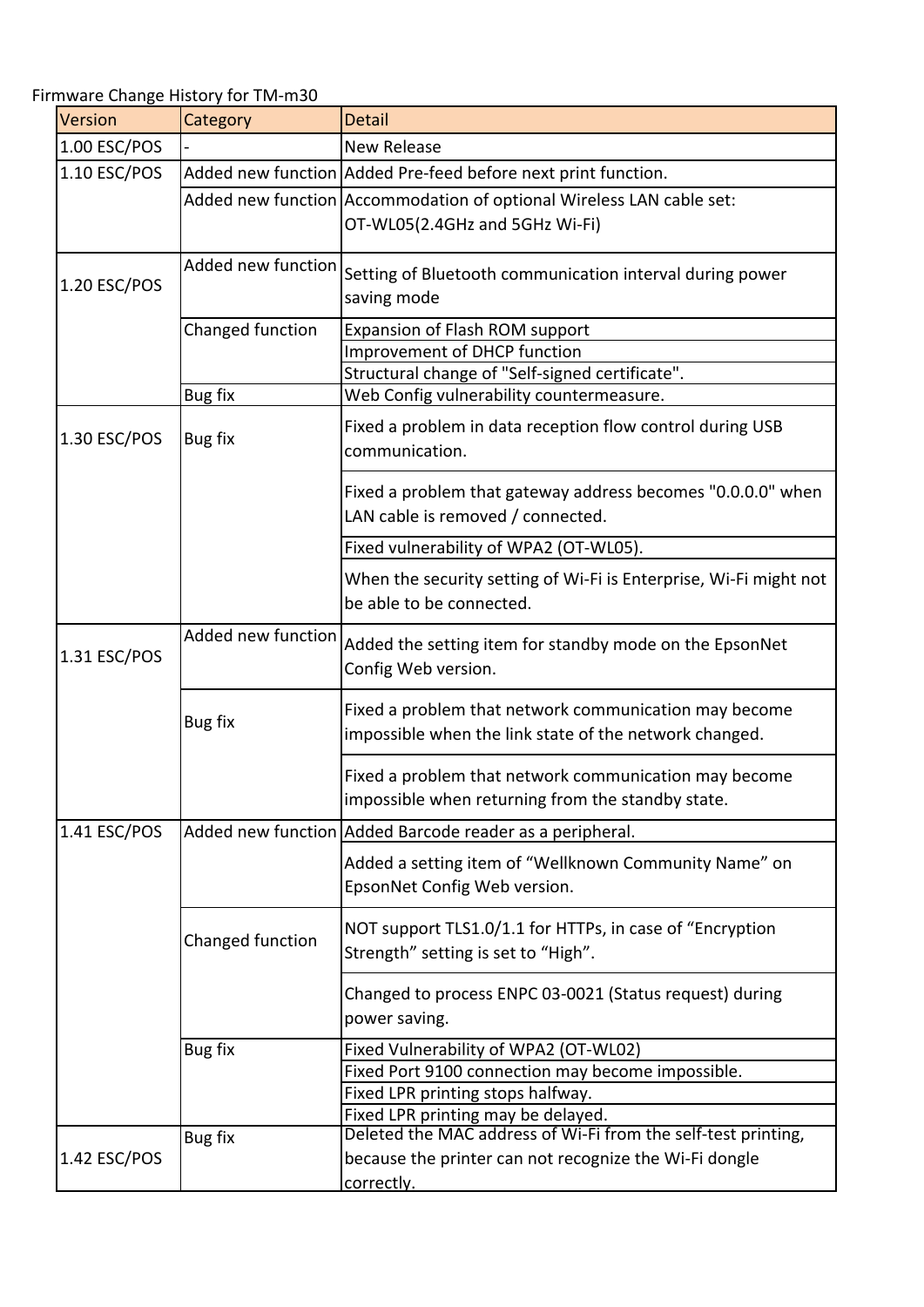| 1.43 ESC/POS                           | Bug fix            | Fixed a bug that the printer error may occur after a specific<br>Android device which is connected via USB restarted.                                                                                                                                           |
|----------------------------------------|--------------------|-----------------------------------------------------------------------------------------------------------------------------------------------------------------------------------------------------------------------------------------------------------------|
|                                        |                    | Fixed a bug that cannot print after a timeout occurred in the<br>ePOS-Print.                                                                                                                                                                                    |
| 1.45A ESC/POS<br>1.45B ESC/POS         |                    | Added new function Add Reserve Cut function.                                                                                                                                                                                                                    |
|                                        |                    | Added support for OT-WL06.                                                                                                                                                                                                                                      |
|                                        | Changed function   | Removed a "crossdomain.xml" file to reduce a potential security<br>risk.                                                                                                                                                                                        |
|                                        | Bug fix            | Fixed an issue that ePOS-Device returns not "open device" but<br>"close device", when an application sends "close device" then<br>"open device" in one content.                                                                                                 |
| 1.46A ESC/POS<br>1.46B ESC/POS Bug fix | Added new function | Added functions to support German Fiscal.                                                                                                                                                                                                                       |
|                                        |                    | Fixed a bug that the barcode reader cannot be used via the<br>ePOS-Device service because the service does not work on the<br>printer.                                                                                                                          |
| 1.48A ESC/POS<br>1.48B ESC/POS Bug fix | Changed function   | Added regions that OT-WL06 can support.<br>Changed default password for WebConfig access from "epson"<br>to the serial number of the printer to comply with the<br>regulations (Chapter 886) in California, U.S.                                                |
|                                        |                    | Changed contents of the self-signed certificate to respond to<br>changes in iOS13 specifications.                                                                                                                                                               |
|                                        |                    | Updated the TSE control library in response to update the TSE<br>control library to Ver. 5.5.3.                                                                                                                                                                 |
|                                        |                    | Fixed a bug that the status sheet cannot be printed for<br><b>Bluetooth connection</b><br>Equipment that meets all the following.<br>$-1.46A/B$ ESC/POS<br>- TM-m30 Bluetooth model<br>- Bluetooth security setting level:<br>"Middle" or more (Set by Utility) |
|                                        |                    | Fixed a bug that unnecessary ASB is sent when opening the<br>cover during printing.                                                                                                                                                                             |
| 1.49A ESC/POS<br>1.49B ESC/POS         | Changed function   | When the TSE is installed and the ePOS-Device setting is Disable,<br>Printer changes the ePOS-Device setting to Enable.<br>This affects only the German Fiscal function.                                                                                        |